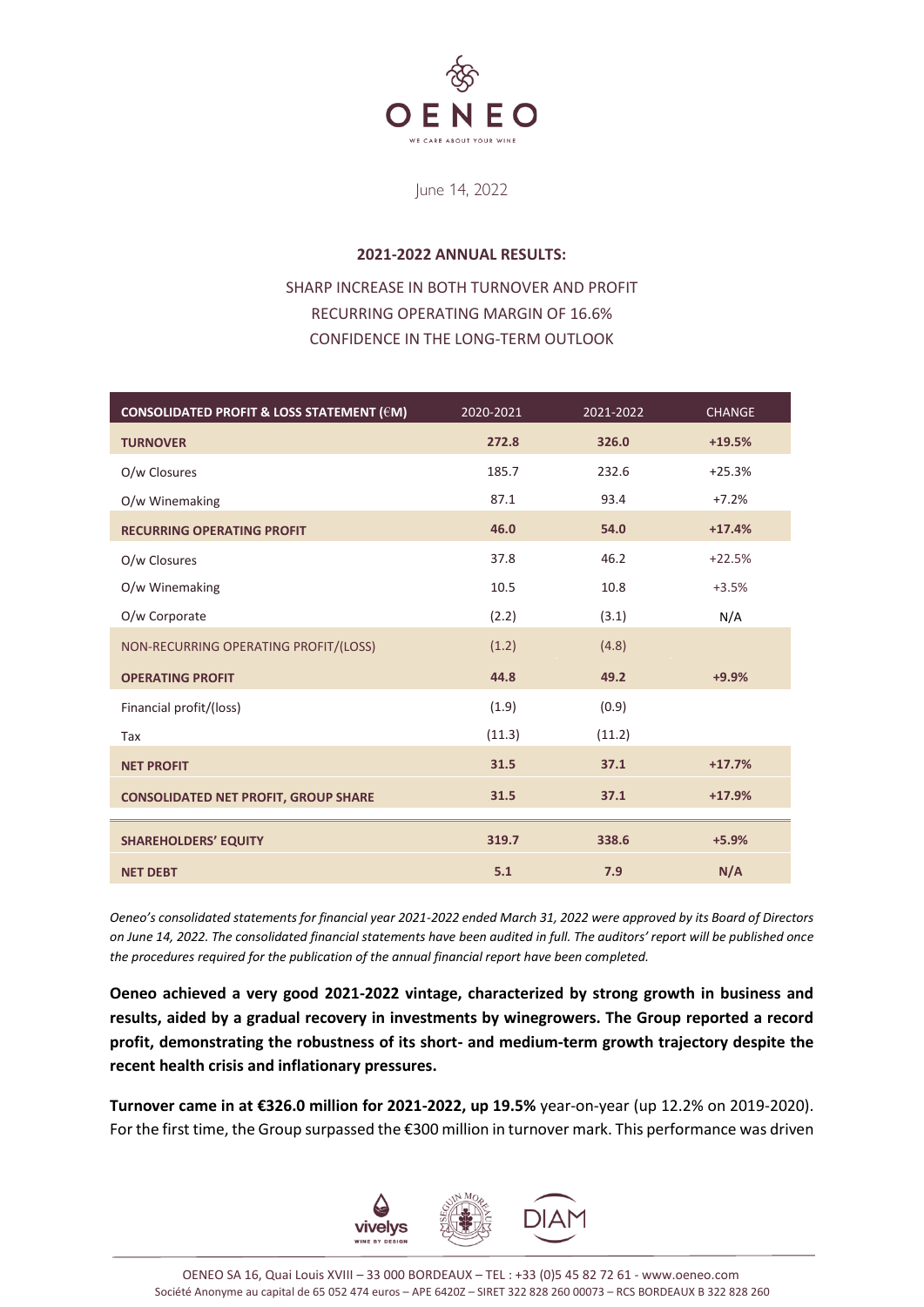by the very positive growth momentum of the Closures division, which is still gaining market share, and by a recovery in the Winemaking activity, particularly towards the end of the year.

**The Group also achieved a record operating profit of €54.0 million**, up 17.4% in line with the increase in turnover. The Group was able to weather the increasing inflationary pressure on supplies and production costs during the year, thanks to good control of its operating expenses and its ability to reflect most of the cost increases in its prices. **The Group's recurring operating margin reached 16.6% of turnover, in line with its objectives.**

**Operating profit came in at €49.2 million, up 9.9%, including €4.8 million in non-recurring expenses, mainly consisting of one-off restructuring costs in the Winemaking division.**

Net profit fell from €1.0 million to €0.9 million, with the cost of gross debt being mitigated by positive currency effects (particularly from the euro/dollar exchange rate) of €0.5 million**.** The level of taxes also remained stable, allowing **net profit - Group share to rise by 17.9% to €37.1 million**.

**Shareholders' equity amounted to €338.6 million, versus €319.7 million as of March 31, 2021. Cash flow from operations remained high at €43.6 million,** despite a significant increase in working capital of €13.0 million, due to strong growth and the significant securing of inventories amid the context of inflation. This more than covered net investments for the year, mostly targeted at improving the Group's production facilities, which totaled €22.9 million**. Free cash flow therefore came in at €20.7 million**, most of which was used to service debt. The Group also used €7.6 million in cash for the share buyback program (purchase of 590,217 shares at an average price of €12.77 per share) and €12.9 million for the payment of dividends.

**Net debt (including €5.4 million in debt linked to leases – IFRS 16 "Leases") was restrained to €7.9 million as of March 31, 2022, representing a very low gearing ratio of 2.3%. Available cash amounted to €60.8 million.**

**Backed by this very healthy financial situation, and the Group's structural cash flow generation, the Board of Directors will propose the payment of an ordinary dividend of €0.30 per share and an exceptional dividend of €0.30 per share in respect of 2021-2022, at the next Annual General Meeting.**

**Looking ahead to 2022-2023, the Oeneo Group is confident that it will continue its development, albeit at a more moderate pace given the high basis for comparison and the complex economic and geopolitical context. The Group will also continue to pay close attention to its costs in order to preserve its recurring operating profitability.**

**In the longer term, in response to the growth of the Closures business, the Group is preparing to launch the construction of additional Diam cork production capacity, representing an investment of around €25 million, which should be spread over three years.**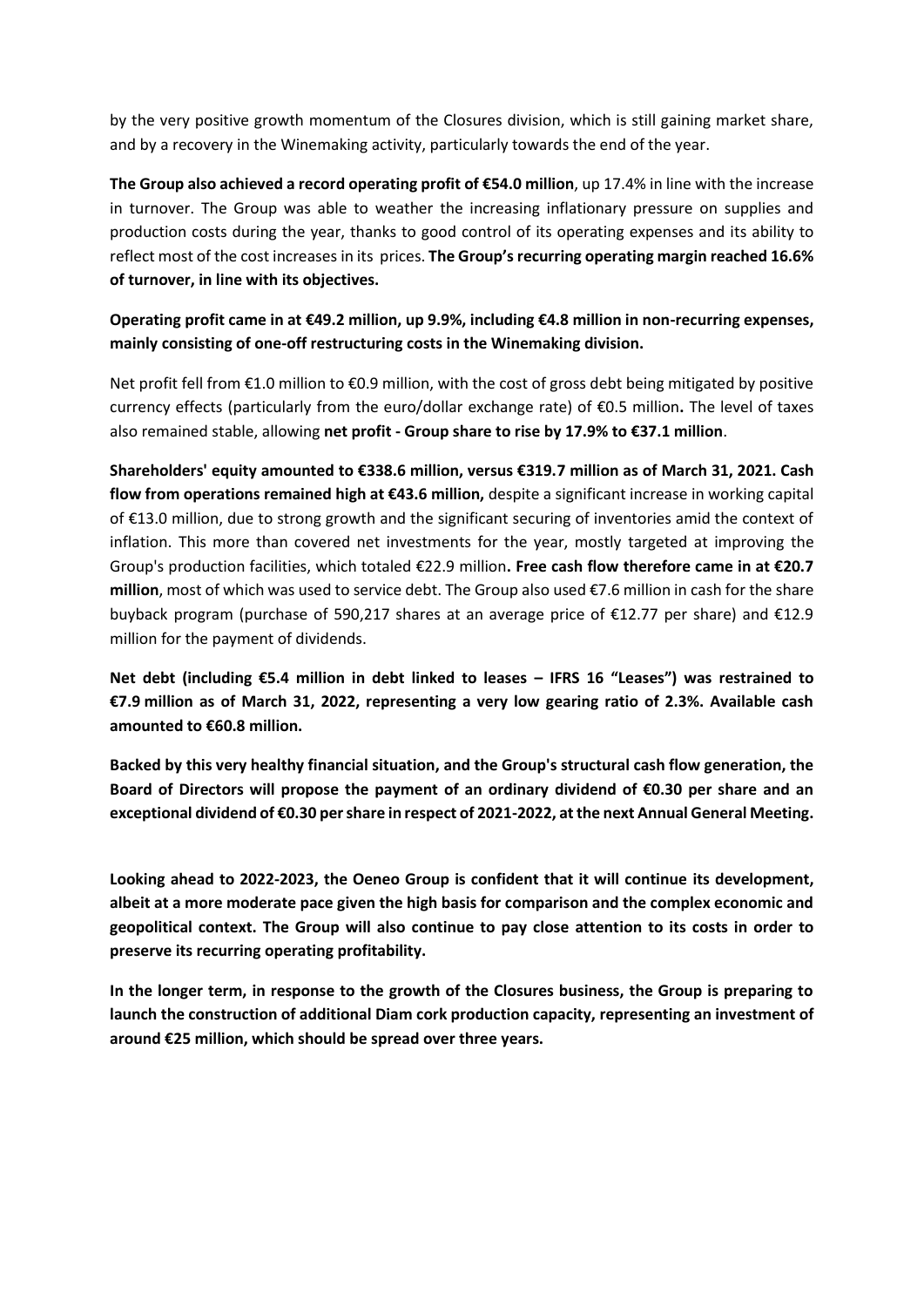# 2021-2022 PERFORMANCE REVIEW BY DIVISION

# CLOSURES: Recurring operating margin was maintained at around 20%

In 2021-2022, the division posted record turnover of €232.6 million (up 25.2% at constant exchange rates). This performance was the result of strong volume growth, with more than 2.7 billion cork closures sold, due in particular to significant gains in market share for Diam closures worldwide.

It also benefited from a favorable price effect linked to the mix and to price increases passed on at the end of the year to reflect the cyclical rise in material and production costs, which was particularly strong in the second half. This responsiveness in pricing and good management of other operating expenses enabled the Group to maintain its recurring operating margin at a high level of 19.9%, representing a record recurring operating profit for the Division of €46.2 million.

In 2022-2023, the Division aims to strengthen its market share gains in all geographical areas and in high value-added segments, while continuing to implement actions to absorb inflationary impacts.

# WINEMAKING: Stable recurring operating margin

The Winemaking division returned to growth with a 7.3% increase in sales at constant exchange rates, thanks in particular to a strong year-end. Yearly turnover amounted to €93.4 million, close to the €95.0 million record achieved in 2019-2020, before the health crisis.

The Division also faced significant increases in material costs, particularly wood, and production costs, which weighed on its recurring operating margin. However, the margin remains solid at 11.6%, thanks to good control of structural costs, i.e. a recurring operating profit of €10.8 million. The turnaround in the performance of Etablissements Cenci (renamed Seguin Moreau Ronchamp) also continued, with a €1.2 million reduction in the operating loss over the year (from  $€1.7$  million in 2020-2021).

For 2022-2023, the Division intends to consolidate its growth momentum by relying on the expected recovery in investments by winegrowers after two years marked by a strong wait-and-see approach, particularly in the United States. The Division also aims to at least maintain its recurring operating margin compared to last year.

OENEO GROUP WILL PUBLISH ITS TURNOVER FOR THE FIRST QUARTER OF 2022-2023 ON JULY 21, 2022 AFTER TRADING.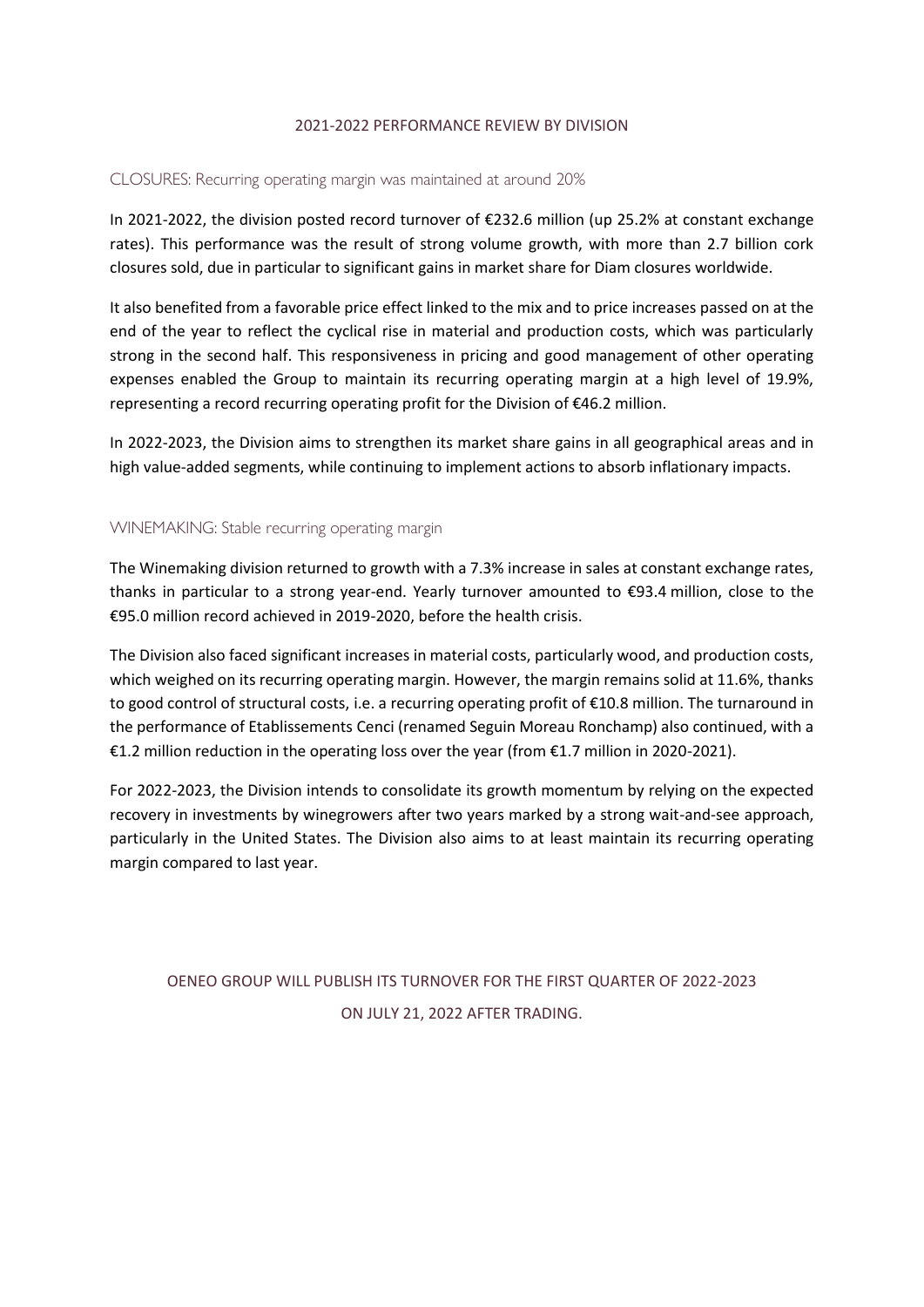## ABOUT OENEO GROUP

Oeneo Group is a major wine industry player with high-end and innovative brands. Present around the world, the Group covers each stage in the winemaking process through two core and complementary divisions:

- Closures, involving the manufacture and sale of cork closures, including high value-added technological closures through its Diam and Pietec ranges.
- $\odot$  Winemaking, providing high-end solutions in winemaking and spirits for leading market players through its cooperage brands Seguin Moreau, Boisé, Millet, Fine Northern Oak and Galileo, and developing innovative solutions for the wine industry with Vivelys (R&D, consulting, systems).

We are passionate about the art and culture of wine, conscious of the urgent environmental and societal challenges facing our world, and firmly believe that enlightened innovation must serve the common good. We want to use our strengths and expertise to serve the wine industry's sustainable development as we innovate to uphold the great history of wine.

WE CARE ABOUT YOUR WINE

## INFORMATION AND PRESS RELATIONS

**Philippe Doray** Chief Administrative and Financial Officer +33 (0)5 45 82 99 93

### OENEO ACTUS FINANCE

**Guillaume Le Floch**  Analysts – Investors +33 (0)1 53 67 36 70

# **Fatou-Kiné N'Diaye**

Media Relations + 33 (0) 1 53 67 36 34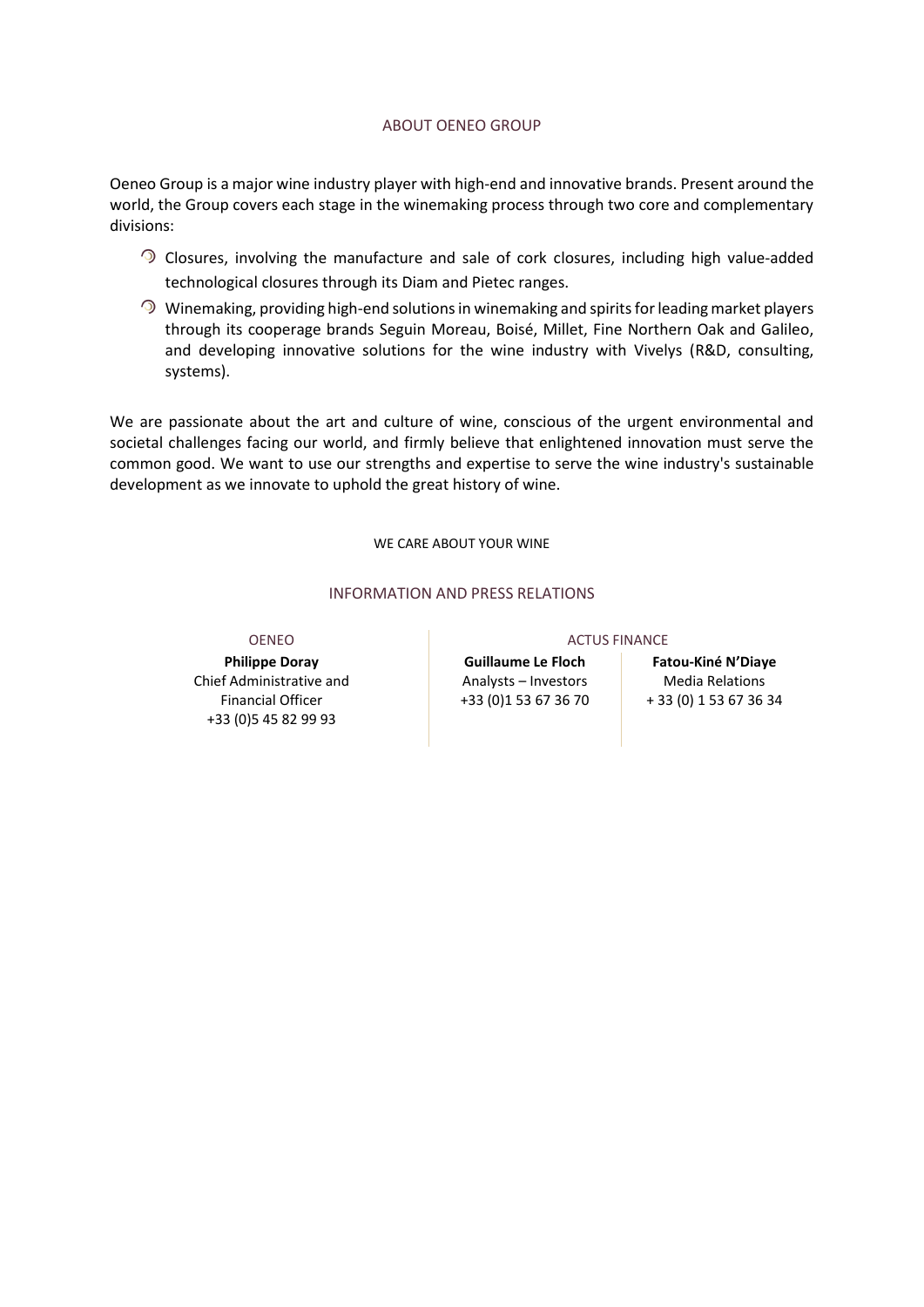# **APPENDICES**

# **BALANCE SHEET**

| <b>ASSETS</b>                              | March 31, 2022 | March 31, 2021 |
|--------------------------------------------|----------------|----------------|
|                                            |                |                |
| Goodwill                                   | 47,458         | 47,416         |
| Intangible assets                          | 10,140         | 5,163          |
| Property, plant & equipment                | 137,914        | 139,022        |
| Financial assets                           | 2,020          | 1,903          |
| Deferred taxes                             | 1,752          | 1,928          |
| <b>Total non-current assets</b>            | 199,285        | 195,432        |
|                                            |                |                |
| Inventories and work in progress           | 135,136        | 129,297        |
| Trade and other receivables                | 98,947         | 80,199         |
| Tax receivables                            | 870            | 467            |
| Other current assets                       | 3,011          | 2,470          |
| Cash and cash equivalents                  | 60,819         | 80,315         |
| <b>Total current assets</b>                | 298,783        | 292,748        |
| Assets related to operations held for sale | 366            | 366            |
| <b>Total assets</b>                        | 498,434        | 488,546        |

| <b>LIABILITIES</b>                                                       | March 31, 2022 | March 31, 2021 |
|--------------------------------------------------------------------------|----------------|----------------|
|                                                                          |                |                |
| Paid-in capital                                                          | 65,052         | 65,052         |
| Share premium                                                            | 35,648         | 35,648         |
| Reserves and retained earnings                                           | 200,840        | 187,602        |
| Profit for the period                                                    | 37,148         | 31,518         |
| Total shareholders' equity (Group share)                                 | 338,689        | 319,820        |
| Minority interests                                                       | (90)           | (82)           |
| <b>Total shareholders' equity</b>                                        | 338,599        | 319,738*       |
| Borrowings and debt                                                      | 58,618         | 65,158         |
| Employee benefits                                                        | 2,666          | 2,730          |
| Other provisions                                                         | 712            | 35             |
| Deferred taxes                                                           | 2,753          | 2,240          |
| Other non-current liabilities                                            | 10,399         | 10,871         |
| <b>Total non-current liabilities</b>                                     | 75,149         | 81,034         |
| Borrowings and short-term bank debt<br>(portion due in less than 1 year) | 10,141         | 20,266         |
| Provisions (portion due in less than 1 year)                             | 337            | 266            |
| Trade and other payables                                                 | 71.019         | 63,994         |
| Other current liabilities                                                | 3,190          | 3,248          |
| <b>Total current liabilities</b>                                         | 84,687         | 87,774         |
| Liabilities related to operations held for sale                          |                |                |
| <b>Total Liabilities and Shareholders' Equity</b>                        | 498,434        | 488,546        |

*\* Restated for Ifric IC IAS 19 impact*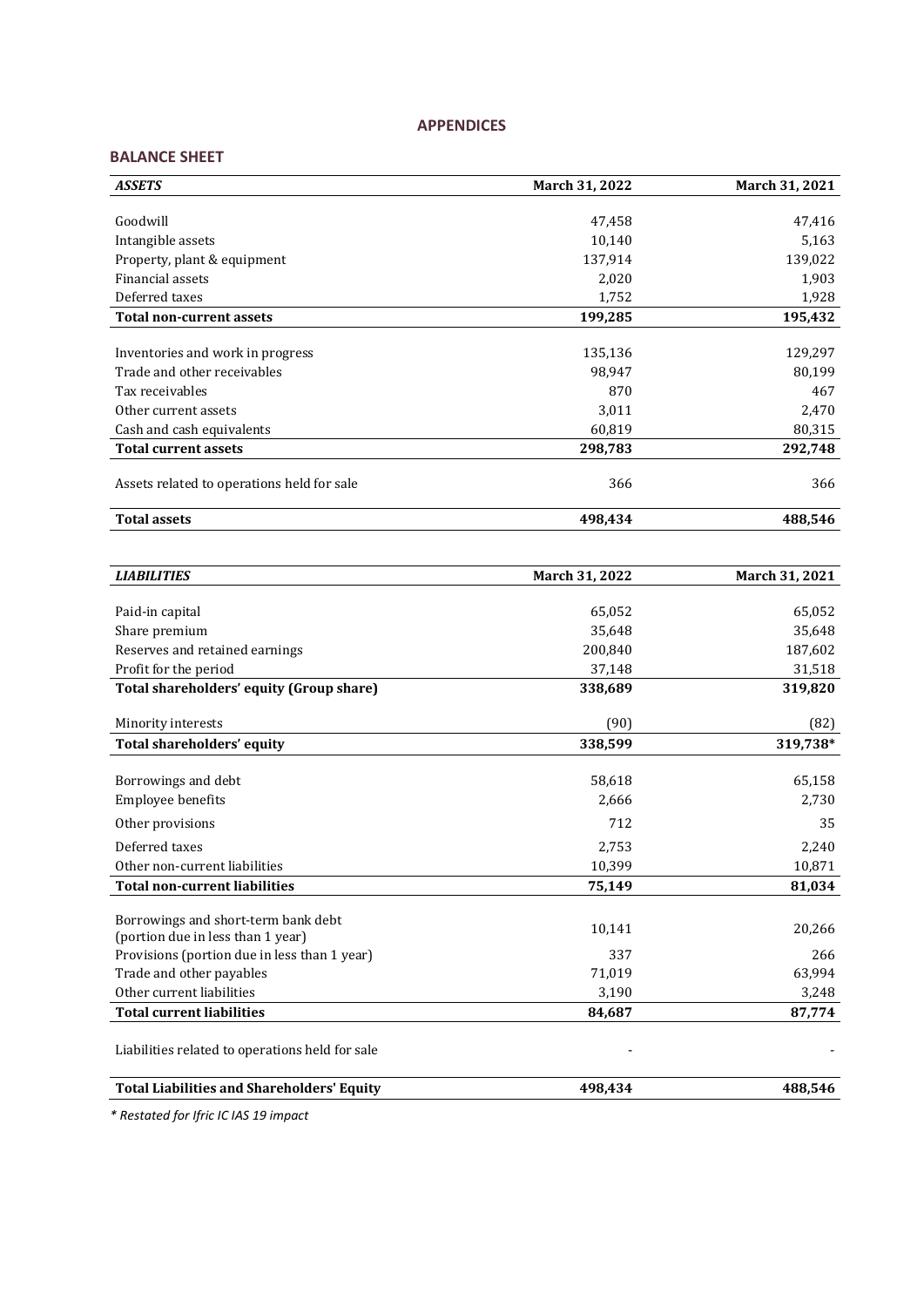# **PROFIT AND LOSS STATEMENT**

| In thousands of euros                                              | March 31, 2022 | March 31, 2021 |
|--------------------------------------------------------------------|----------------|----------------|
| Turnover                                                           | 325,999        | 272,815        |
| Other operating income                                             | 1,508          | 140            |
| Cost of goods purchased and change in inventories                  | (136, 184)     | (107, 777)     |
| <b>External costs</b>                                              | (59,048)       | (43, 391)      |
| Payroll costs                                                      | (57, 291)      | (55,682)       |
| Tax                                                                | (2, 177)       | (2,957)        |
| Depreciation and amortization                                      | (16, 802)      | (15, 677)      |
| Provisions                                                         | (2, 142)       | (1, 598)       |
| Other recurring income and expenses                                | 135            | 130            |
| <b>Recurring operating profit</b>                                  | 53,998         | 46,003         |
| Profit/(loss) on disposal of consolidated equity interests         |                | 387            |
| Other non-recurring operating income and expenses                  | (4,818)        | (1,624)        |
| <b>Operating profit</b>                                            | 49,180         | 44,766         |
| Income from cash and cash equivalents                              | 16             | 61             |
| Cost of gross debt                                                 | (1, 417)       | (2, 270)       |
| Cost of net debt                                                   | (1, 402)       | (2,209)        |
| Other financial income and expenses                                | 468            | 358            |
| <b>Profit before tax</b>                                           | 48,247         | 42,915         |
| Income tax                                                         | (11, 171)      | (11, 284)      |
| <b>Profit after tax</b>                                            | 37,076         | 31,632         |
| Net profit of companies accounted for by the equity method         | 63             | (88)           |
| Net profit                                                         | 37,139         | 31,544         |
|                                                                    |                |                |
| Net income from continuing operations                              | 37,139<br>9    | 31,544         |
| Minority interests                                                 |                | (26)           |
| Group net profit from continuing operations                        | 37,148         | 31,518         |
| Group net profit from discontinued operations                      |                |                |
| Net profit from consolidated operations                            | 37,139         | 31,544         |
| Group net profit                                                   | 37,148         | 31,518         |
|                                                                    |                |                |
| Consolidated earnings per share (in euros)                         | 0.58           | 0.49           |
| Earnings per share from continuing operations (in euros)           | 0.58           | 0.49           |
| Diluted earnings per share from consolidated operations (in euros) | 0.57           | 0.48           |
| Diluted earnings per share from continuing operations (in euros)   | 0.57           | 0.48           |